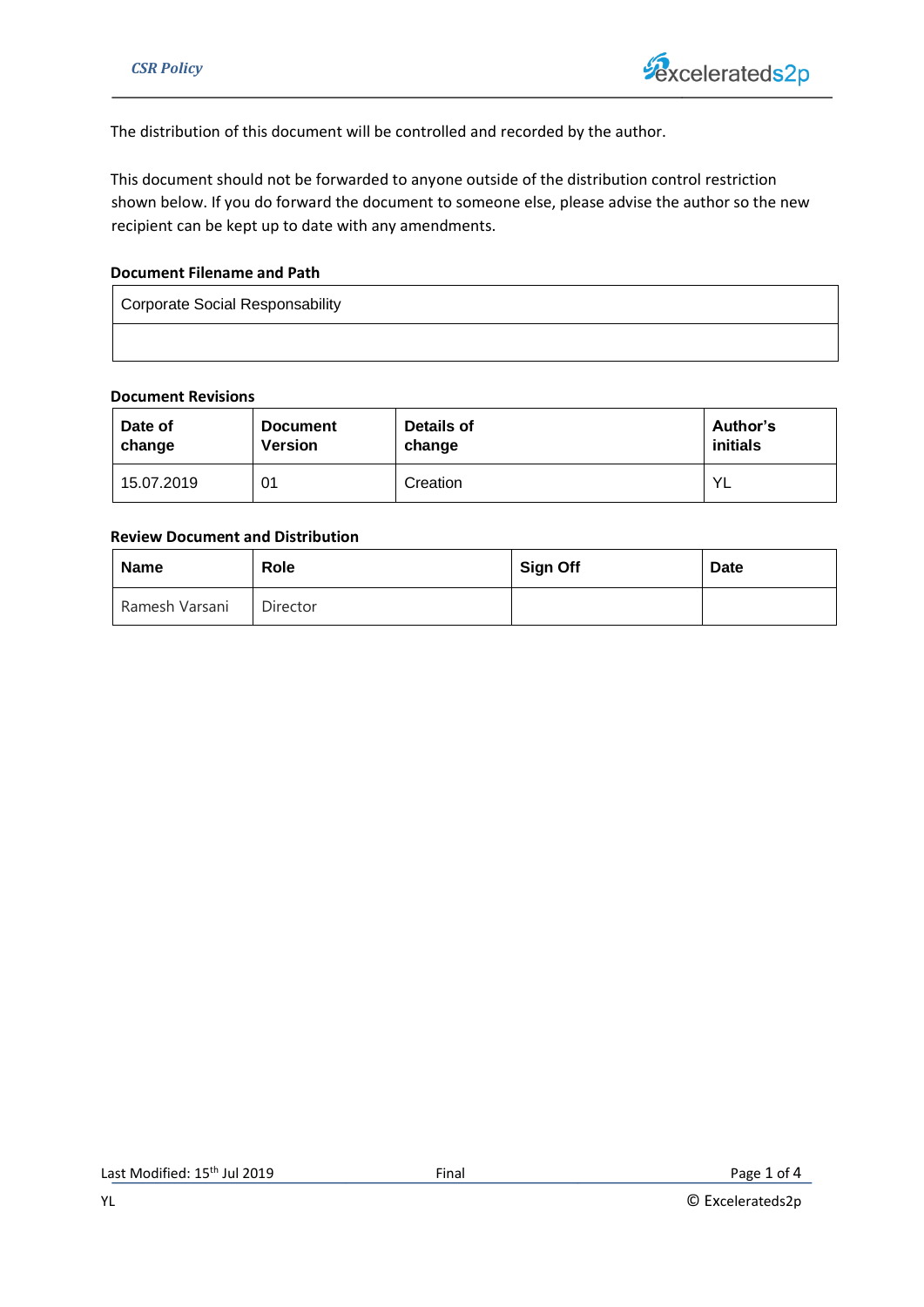

# **Table of Content**

# Contents

© Excelerateds2p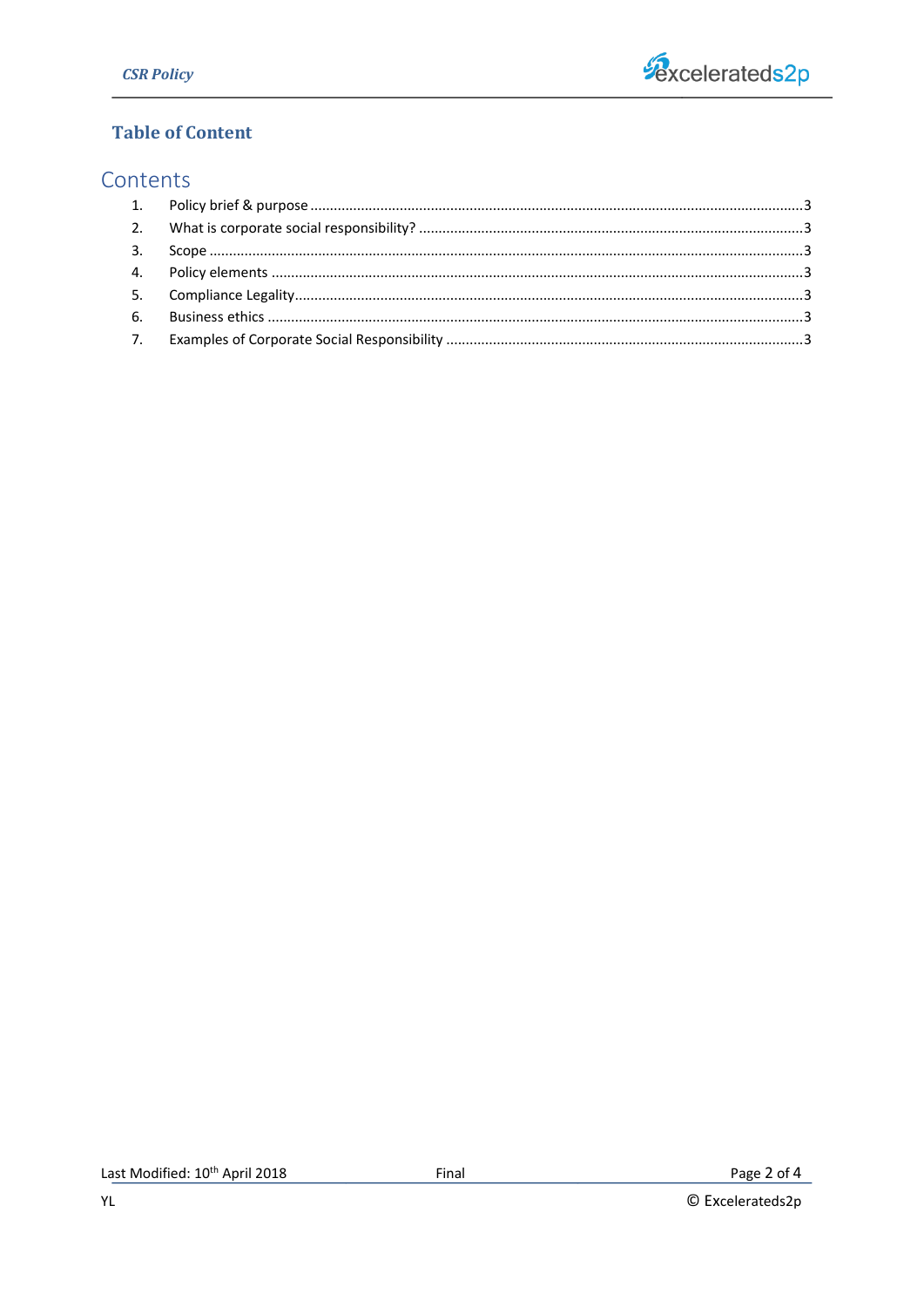

## <span id="page-2-0"></span>**1. Policy brief & purpose**

environment. Surform and nature. The social responsibility of a business is to give back to the world<br>other organizations and nature. The social responsibility of a business is to give back to the world Our Corporate Social Responsibility (CSR) company policy refers to our responsibility toward our environment. Our company's existence is not lonely. It's part of a bigger system of people, values, just as it gives to us.

#### <span id="page-2-1"></span>**2. What is corporate social responsibility?**

Our Corporate Social Responsibility (CSR) company policy outlines our efforts to give back to the world as it gives to us.

#### <span id="page-2-2"></span>**3. Scope**

This policy applies to our company and its subsidiaries. It may also refer to suppliers and partners.

#### <span id="page-2-3"></span>**4. Policy elements**

We want to be a responsible business that meets the highest standards of ethics and professionalism.

Our company's social responsibility falls under two categories: compliance and proactiveness.

- o Compliance refers to our company's commitment to legality and willingness to observe community values.
- o Proactiveness is every initiative to promote human rights, help communities and protect our natural environment.

## <span id="page-2-4"></span>**5. Compliance Legality**

Our company will:

- Respect the law
- Honor its internal policies
- Ensure that all its business operations are legitimate
- Keep every partnership and collaboration open and transparent

## <span id="page-2-5"></span>**6. Business ethics**

We'll always conduct business with integrity and respect to human rights. We'll promote: Safety and fair dealing Respect toward the consumer Anti-bribery and anti-corruption practices

# <span id="page-2-6"></span>**7. Examples of Corporate Social Responsibility**

#### 7.1 Protecting the environment

Our company recognizes the need to protect the natural environment. Keeping our environment clean and unpolluted is a benefit to all. We'll always follow best practices when disposing garbage

| Last Modified: 10 <sup>th</sup> April 2018 | Final | Page 3 of 4 |
|--------------------------------------------|-------|-------------|
|                                            |       |             |